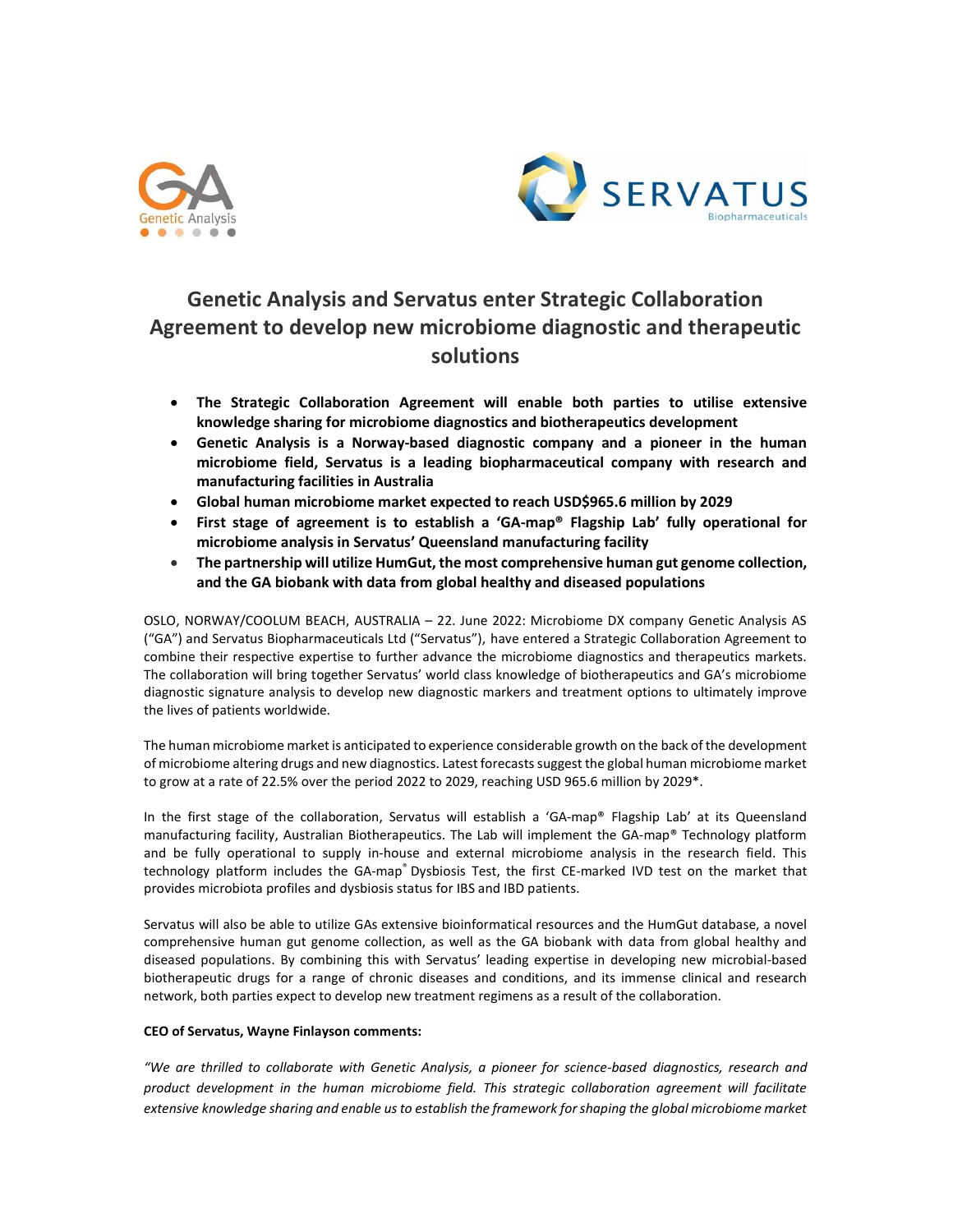as industry leaders. The partnership will leverage significant datasets provided by GA and utilize our Australian Biotherapeutics manufacturing facility to grow our business in Australia, Asia and the US. We look forward to providing further updates on our progress as we accelerate a significant international expansion over the coming months."

#### CEO Ronny Hermansen comments:

"We are delighted to be partnering with Servatus. This collaboration will let the two companies draw on their combined world class expertise in both drug development, biosimilar manufacturing and microbiome analysis to accelerate the growth for both companies in delivering new innovative microbiome based therapies. Therapeutics and companion diagnostic solution's that will improve patients' lives globally. A key objective for GA is to collaborate with Pharma and to prepare for geographical expansion towards major markets and this collaboration agreement with Servatus is well in line with GA's objectives communicated in the IPO and so this represents a major milestone in the company's development."

## \*Databridge Market Research, Human Microbiome Market report, 2022

For more information on Genetic Analysis, please contact: Ronny Hermansen, CEO E-mail: rh@genetic-analysis.com

### For more information on Servatus, please contact:

Wayne Finlayson, CEO E-mail: wayne.finlayson@servatus.com.au

## About Genetic Analysis

Genetic Analysis AS (GA) is a science-based diagnostic company and pioneer in the human microbiome field with more than 10 years of expertise in research and product development. The unique GA-map® platform is based on a pre-targeted multiplex approach specialized for simultaneous analysis of a large number of bacteria in one reaction. The test results are generated by utilizing the clinically validated cutting edge GA-map® software algorithm. This enables immediate results without the need for further bioinformatics work. GA's vision is to become the leading company for standardized gut microbiota testing worldwide, and GA is committed to help unlocking and restoring the human microbiome through its state-of-the-art technology. GA employs 24 highly qualified employees with relevant scientific backgrounds and with competence in bioinformatics, molecular biology, and bioengineering.

More info at Genetic Analysis website: www.genetic-analysis.com

#### About Servatus Biopharmaceutical

Servatus Ltd is devoted to creating safe, effective and reliable microbiome-based therapeutic drugs to treat a number of chronic and debilitating autoimmune diseases, as well as non-antibiotic treatments for bacterial infections. First established in 2012, Servatus Biopharmaceuticals already has a number of clinical trials underway, trialing microbial-based biotherapeutic drugs for a range of chronic, inflammatory autoimmune conditions, such as Rheumatoid Arthritis, atopic dermatitis, and bowel diseases, as well as gastrointestinal bacterial infections. Servatus targets conditions which are proven to be associated with microbiome dysbiosis and the accompanying immune dysregulation. The unique strains developed at Servatus have demonstrated bioactive properties that inhibit pathogenic bacterial growth, modulate immune system responses and regulate the inflammatory signal pathways. Servatus also has a second research and development arm directed at engineering existing therapeutic proteins that have demonstrated clear clinical utility in human disease. Through rational redesign of key features Servatus improves specific protein characteristics such as bioavailability, halflife, or biological potency. The novel variants are then cloned and expressed in clinically relevant amounts for